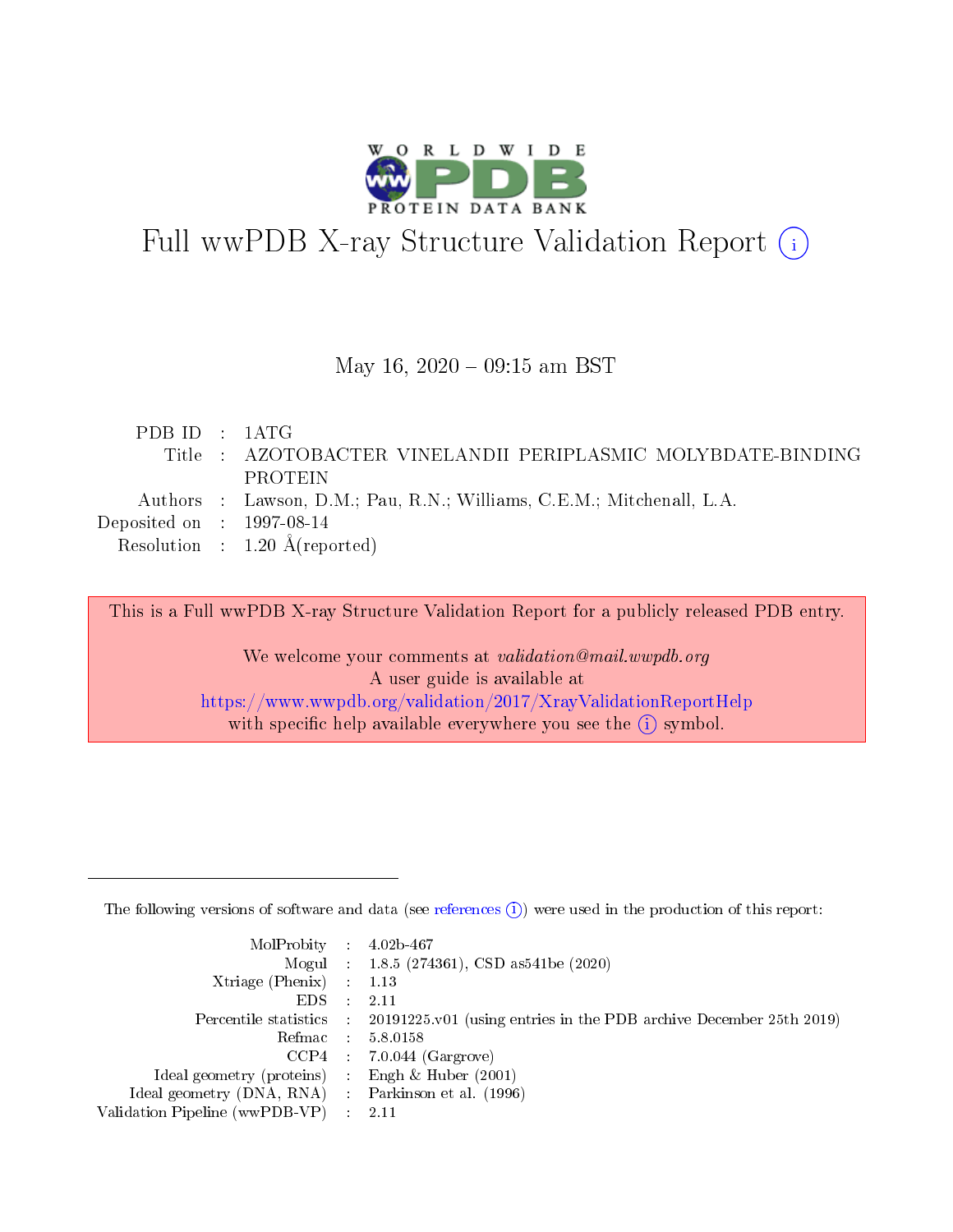# 1 [O](https://www.wwpdb.org/validation/2017/XrayValidationReportHelp#overall_quality)verall quality at a glance  $(i)$

The following experimental techniques were used to determine the structure: X-RAY DIFFRACTION

The reported resolution of this entry is 1.20 Å.

Percentile scores (ranging between 0-100) for global validation metrics of the entry are shown in the following graphic. The table shows the number of entries on which the scores are based.



| Metric                | Whole archive<br>$(\#\text{Entries})$ | Similar resolution<br>$(\#\text{Entries}, \text{resolution range}(\text{\AA}))$ |
|-----------------------|---------------------------------------|---------------------------------------------------------------------------------|
| $R_{free}$            | 130704                                | $1223(1.22-1.18)$                                                               |
| Clashscore            | 141614                                | $1286(1.22-1.18)$                                                               |
| Ramachandran outliers | 138981                                | $1240(1.22-1.18)$                                                               |
| Sidechain outliers    | 138945                                | $1239(1.22-1.18)$                                                               |
| RSRZ outliers         | 127900                                | $1200(1.22-1.18)$                                                               |

The table below summarises the geometric issues observed across the polymeric chains and their fit to the electron density. The red, orange, yellow and green segments on the lower bar indicate the fraction of residues that contain outliers for  $>=3, 2, 1$  and 0 types of geometric quality criteria respectively. A grey segment represents the fraction of residues that are not modelled. The numeric value for each fraction is indicated below the corresponding segment, with a dot representing fractions <=5% The upper red bar (where present) indicates the fraction of residues that have poor fit to the electron density. The numeric value is given above the bar.

| <b>NIOI</b> | ~<br>hain | Length       | Quality<br>chain<br>0I |    |
|-------------|-----------|--------------|------------------------|----|
|             |           |              | 3%                     |    |
|             | . .       | วว 1<br>∠∪ ⊥ | 91%                    | 8% |

The following table lists non-polymeric compounds, carbohydrate monomers and non-standard residues in protein, DNA, RNA chains that are outliers for geometric or electron-density-fit criteria:

|                 |     |  | Mol   Type   Chain   Res   Chirality   Geometry   Clashes   Electron density |
|-----------------|-----|--|------------------------------------------------------------------------------|
| $-5$   EDO $_1$ | 401 |  |                                                                              |

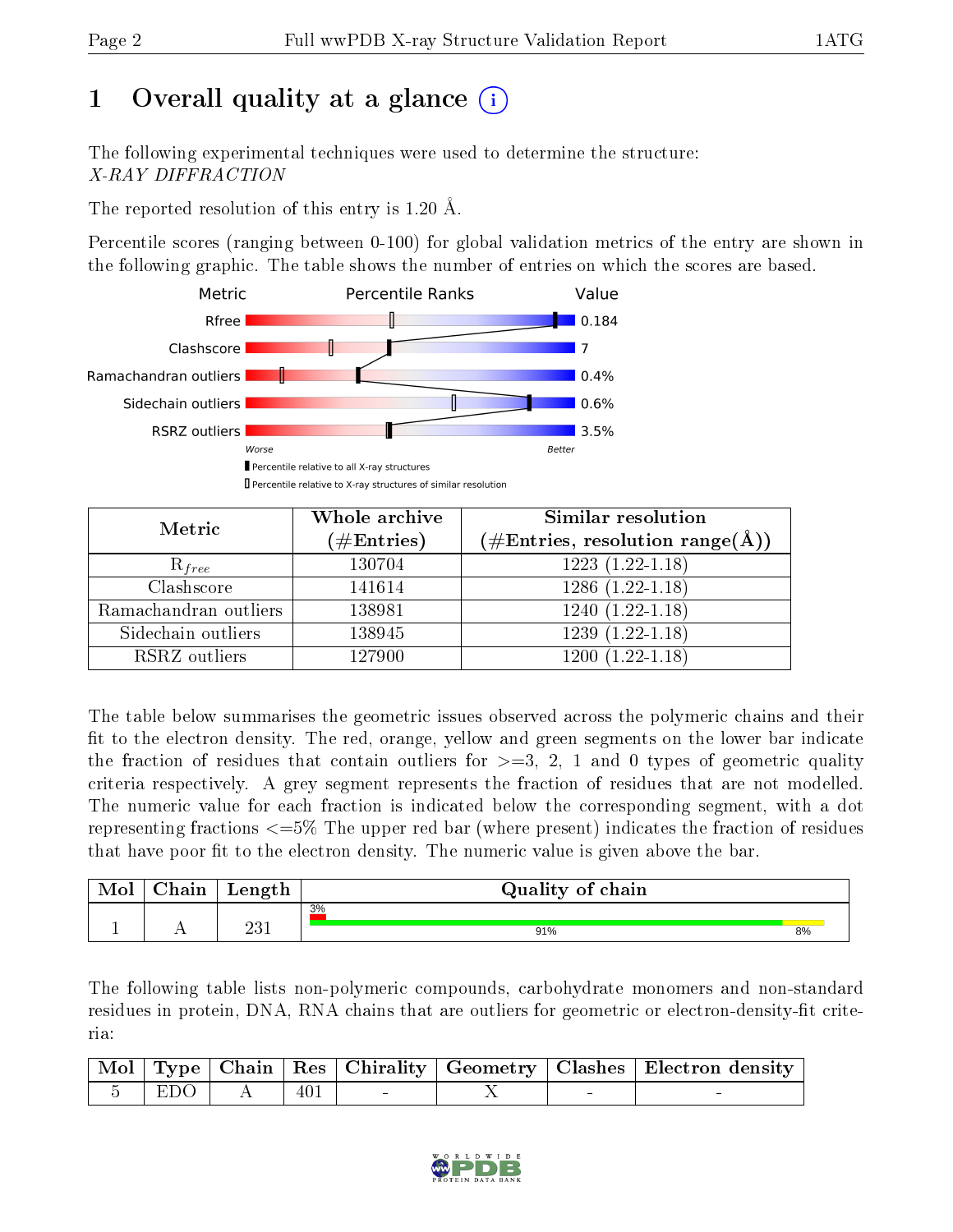# 2 Entry composition (i)

There are 6 unique types of molecules in this entry. The entry contains 2126 atoms, of which 0 are hydrogens and 0 are deuteriums.

In the tables below, the ZeroOcc column contains the number of atoms modelled with zero occupancy, the AltConf column contains the number of residues with at least one atom in alternate conformation and the Trace column contains the number of residues modelled with at most 2 atoms.

Molecule 1 is a protein called PERIPLASMIC MOLYBDATE-BINDING PROTEIN.

| Chain | Residues | Atoms        |      |     | $\text{ZeroOcc} \mid \text{AltConf} \mid \text{Trace}$ |  |  |  |
|-------|----------|--------------|------|-----|--------------------------------------------------------|--|--|--|
|       | 231      | Total<br>749 | 1125 | 299 | 323                                                    |  |  |  |

• Molecule 2 is TUNGSTATE(VI)ION (three-letter code: WO4) (formula:  $O_4W$ ).



| Mol | $\vert$ Chain $\vert$ Residues | Atoms |  |  | ZeroOcc   AltConf |  |
|-----|--------------------------------|-------|--|--|-------------------|--|
|     |                                | Total |  |  |                   |  |

• Molecule 3 is ACETATE ION (three-letter code: ACT) (formula:  $C_2H_3O_2$ ).

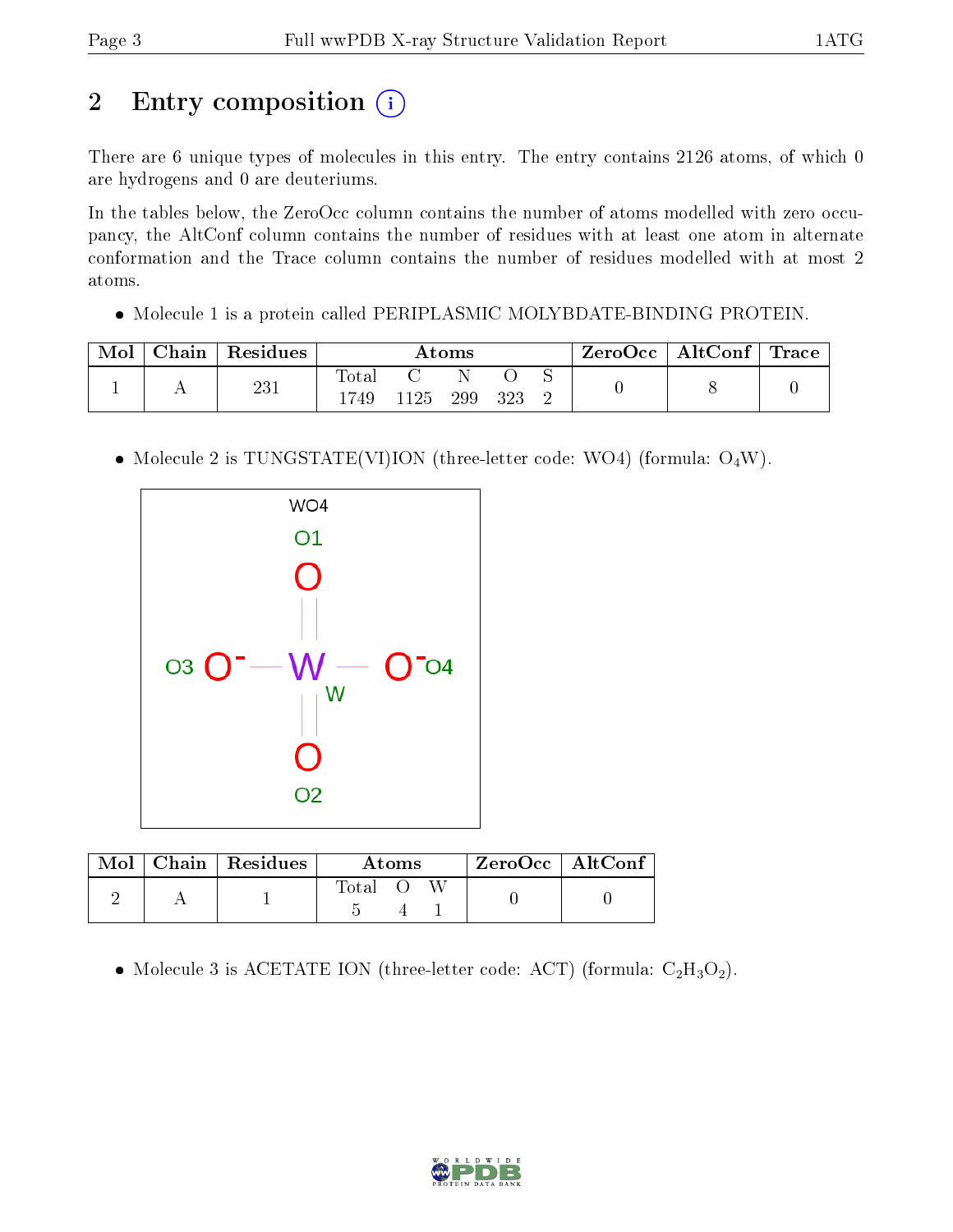

|  | $\text{Mol}$   Chain   Residues | Atoms   |  |  | $ZeroOcc \mid AltConf$ |  |
|--|---------------------------------|---------|--|--|------------------------|--|
|  |                                 | Total C |  |  |                        |  |

 $\bullet$  Molecule 4 is SULFATE ION (three-letter code: SO4) (formula:  $\mathrm{O}_4\mathrm{S}$ ).



| Mol | $\perp$ Chain $\perp$ Residues | Atoms |  |  | $ZeroOcc$   AltConf |  |
|-----|--------------------------------|-------|--|--|---------------------|--|
|     |                                | Total |  |  |                     |  |

 $\bullet$  Molecule 5 is 1,2-ETHANEDIOL (three-letter code: EDO) (formula:  $\rm{C_2H_6O_2}).$ 

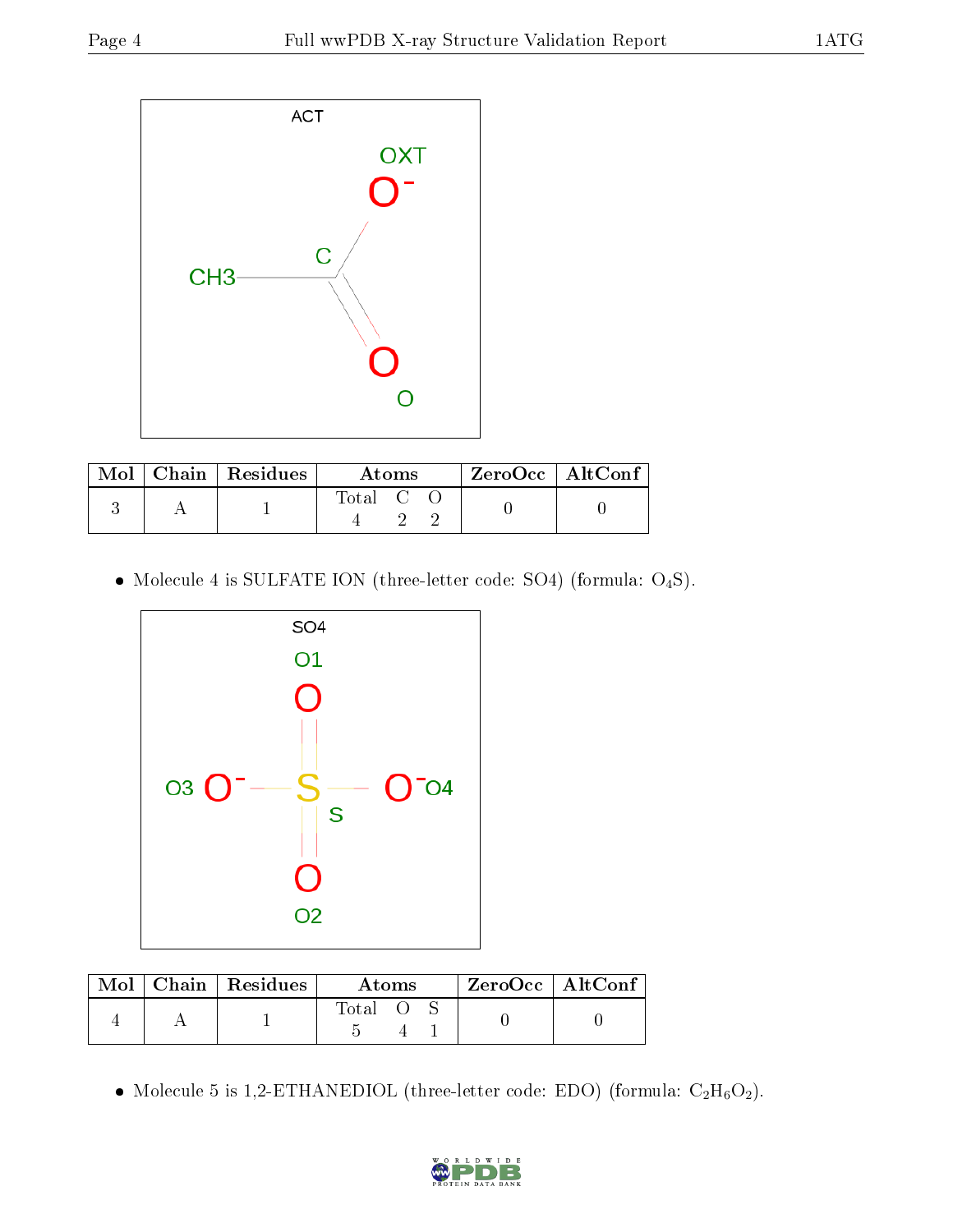

|  | Mol   Chain   Residues | Atoms     | $ZeroOcc \   \ AltConf \  $ |
|--|------------------------|-----------|-----------------------------|
|  |                        | Total C O |                             |
|  |                        | Total C O |                             |

• Molecule 6 is water.

|  | Mol   Chain   Residues | Atoms               | $ZeroOcc$   AltConf |  |
|--|------------------------|---------------------|---------------------|--|
|  | 355                    | Total<br>355<br>355 |                     |  |

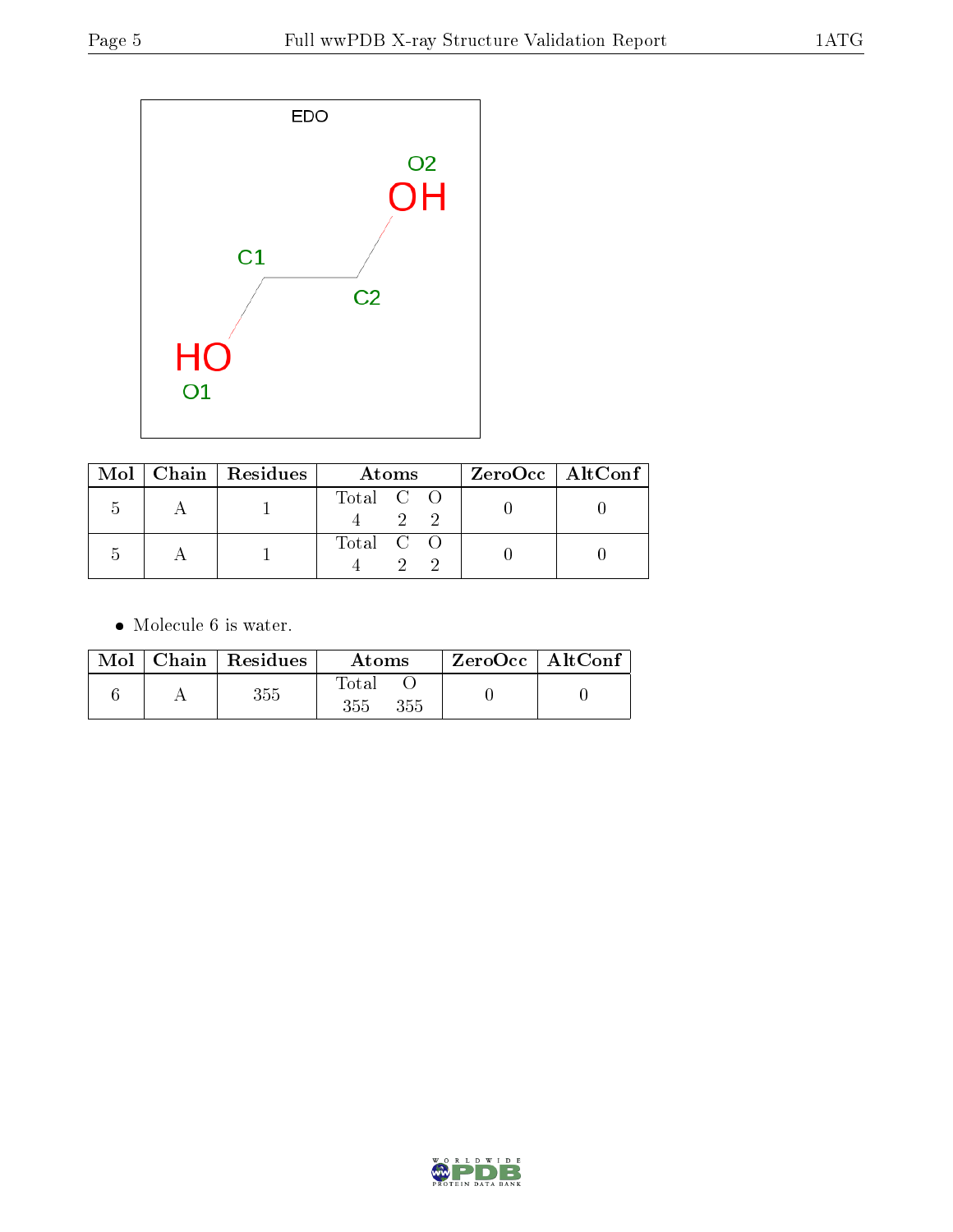# 3 Residue-property plots  $(i)$

These plots are drawn for all protein, RNA and DNA chains in the entry. The first graphic for a chain summarises the proportions of the various outlier classes displayed in the second graphic. The second graphic shows the sequence view annotated by issues in geometry and electron density. Residues are color-coded according to the number of geometric quality criteria for which they contain at least one outlier: green  $= 0$ , yellow  $= 1$ , orange  $= 2$  and red  $= 3$  or more. A red dot above a residue indicates a poor fit to the electron density (RSRZ  $> 2$ ). Stretches of 2 or more consecutive residues without any outlier are shown as a green connector. Residues present in the sample, but not in the model, are shown in grey.

• Molecule 1: PERIPLASMIC MOLYBDATE-BINDING PROTEIN



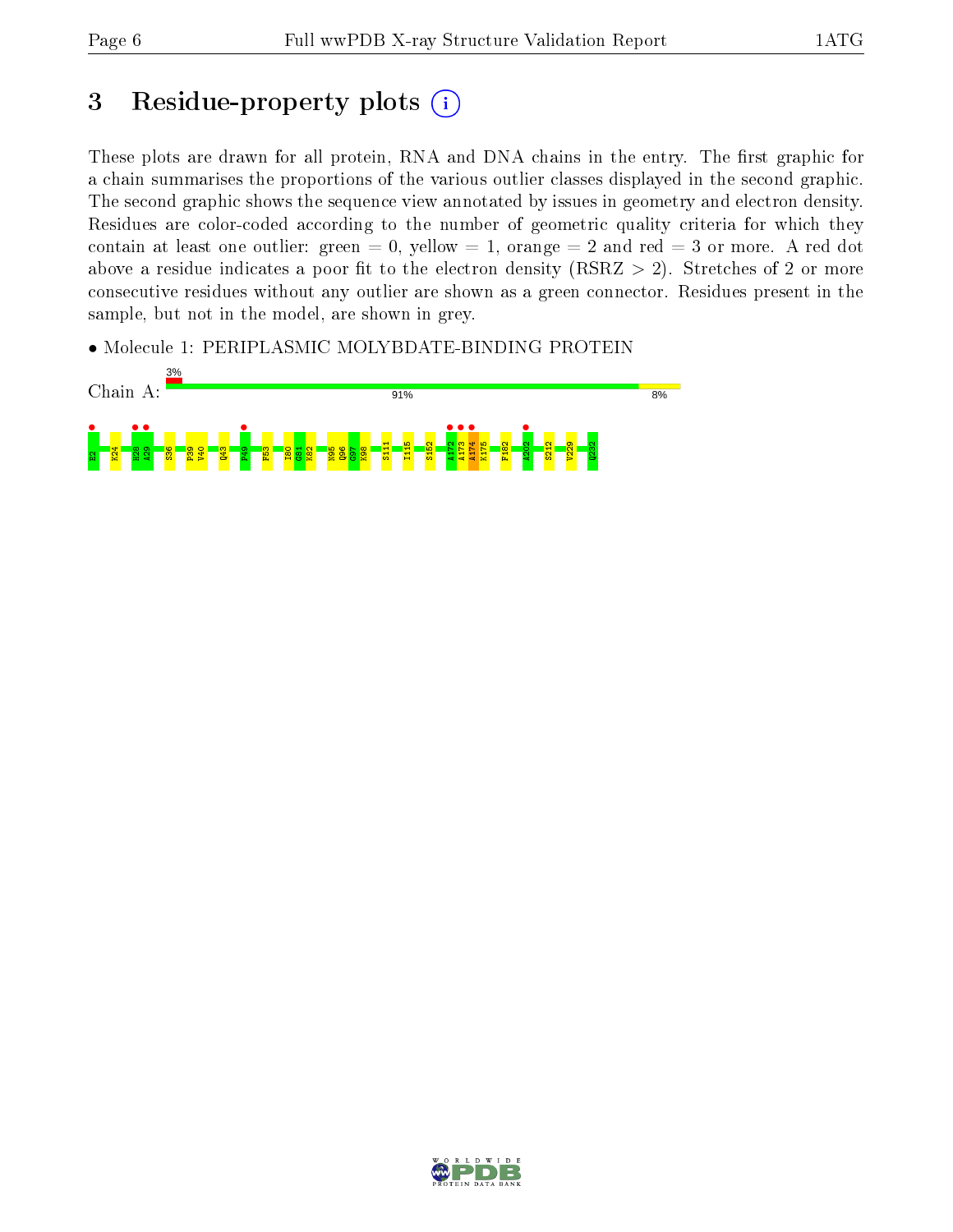## 4 Data and refinement statistics  $(i)$

| Property                                                             | Value                                              | Source                       |
|----------------------------------------------------------------------|----------------------------------------------------|------------------------------|
| Space group                                                          | P 1 21 1                                           | Depositor                    |
| Cell constants                                                       | $88.80\text{\AA}$<br>$32.93\mathrm{\AA}$<br>41.75Å | Depositor                    |
| a, b, c, $\alpha$ , $\beta$ , $\gamma$                               | $93.55^\circ$<br>$90.00^\circ$<br>$90.00^\circ$    |                              |
| Resolution $(A)$                                                     | 40.00<br>$-1.20$                                   | Depositor                    |
|                                                                      | 37.72<br>$-1.20$                                   | <b>EDS</b>                   |
| % Data completeness                                                  | 99.4 (40.00-1.20)                                  | Depositor                    |
| (in resolution range)                                                | $99.1(37.72-1.20)$                                 | <b>EDS</b>                   |
| $R_{merge}$                                                          | 0.09                                               | Depositor                    |
| $\mathrm{R}_{sym}$                                                   | (Not available)                                    | Depositor                    |
| $\langle I/\sigma(I) \rangle^{-1}$                                   | $4.67$ (at 1.20Å)                                  | $\overline{\text{X}}$ triage |
| Refinement program                                                   | <b>REFMAC</b>                                      | Depositor                    |
| $R, R_{free}$                                                        | $0.164$ , $0.183$                                  | Depositor                    |
|                                                                      | $0.162$ ,<br>0.184                                 | DCC                          |
| $R_{free}$ test set                                                  | 3730 reflections $(5.05\%)$                        | wwPDB-VP                     |
| Wilson B-factor $(A^2)$                                              | 6.4                                                | Xtriage                      |
| Anisotropy                                                           | 0.275                                              | Xtriage                      |
| Bulk solvent $k_{sol}(e/\mathring{A}^3)$ , $B_{sol}(\mathring{A}^2)$ | $0.36$ , 45.3                                      | <b>EDS</b>                   |
| L-test for twinning <sup>2</sup>                                     | $< L >$ = 0.49, $< L^2 >$ = 0.32                   | Xtriage                      |
| Estimated twinning fraction                                          | No twinning to report.                             | Xtriage                      |
| $F_o, F_c$ correlation                                               | 0.96                                               | <b>EDS</b>                   |
| Total number of atoms                                                | 2126                                               | wwPDB-VP                     |
| Average B, all atoms $(A^2)$                                         | 12.0                                               | wwPDB-VP                     |

Xtriage's analysis on translational NCS is as follows: The largest off-origin peak in the Patterson function is  $8.57\%$  of the height of the origin peak. No significant pseudotranslation is detected.

<sup>&</sup>lt;sup>2</sup>Theoretical values of  $\langle |L| \rangle$ ,  $\langle L^2 \rangle$  for acentric reflections are 0.5, 0.333 respectively for untwinned datasets, and 0.375, 0.2 for perfectly twinned datasets.



<span id="page-6-1"></span><span id="page-6-0"></span><sup>1</sup> Intensities estimated from amplitudes.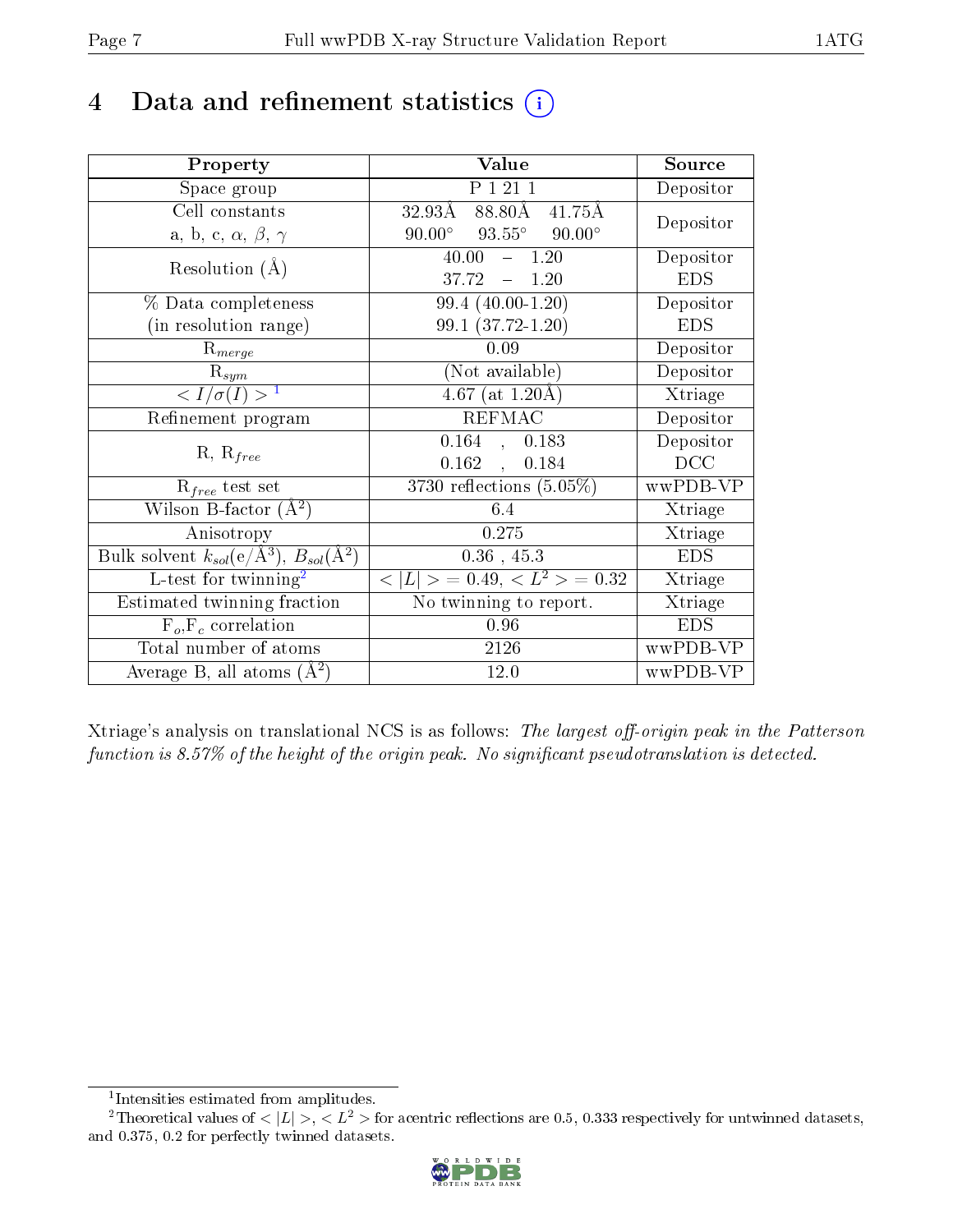## 5 Model quality  $(i)$

### 5.1 Standard geometry  $\overline{()}$

Bond lengths and bond angles in the following residue types are not validated in this section: WO4, ACT, EDO, SO4

The Z score for a bond length (or angle) is the number of standard deviations the observed value is removed from the expected value. A bond length (or angle) with  $|Z| > 5$  is considered an outlier worth inspection. RMSZ is the root-mean-square of all Z scores of the bond lengths (or angles).

| $Mol$   Chain |      | Bond lengths                            |      | Bond angles        |
|---------------|------|-----------------------------------------|------|--------------------|
|               |      | RMSZ $\mid \#  Z  > 5 \mid$ RMSZ $\mid$ |      | $\# Z  > 5$        |
|               | 0.43 | 0/1822                                  | 0.81 | $1/2476$ $(0.0\%)$ |

There are no bond length outliers.

All (1) bond angle outliers are listed below:

| $_+$ Mol $\mid$ Chain $\mid$ Res $\mid$ Type $^+$ |  | Atoms                            | $\mathbf{Z}$   Observed( $^{\circ}$ )   Ideal( $^{\circ}$ ) |        |
|---------------------------------------------------|--|----------------------------------|-------------------------------------------------------------|--------|
|                                                   |  | PHE $\mid$ CB-CG-CD1 $\mid$ 5.18 | 124 42                                                      | 120 80 |

There are no chirality outliers.

There are no planarity outliers.

### $5.2$  Too-close contacts  $(i)$

In the following table, the Non-H and H(model) columns list the number of non-hydrogen atoms and hydrogen atoms in the chain respectively. The H(added) column lists the number of hydrogen atoms added and optimized by MolProbity. The Clashes column lists the number of clashes within the asymmetric unit, whereas Symm-Clashes lists symmetry related clashes.

|  |      | Mol   Chain   Non-H   H(model)   H(added) |      |    | $\text{Classes} \mid \text{Symm-Class}$ |
|--|------|-------------------------------------------|------|----|-----------------------------------------|
|  | 1749 |                                           | 1770 | 24 |                                         |
|  |      |                                           |      |    |                                         |
|  |      |                                           |      |    |                                         |
|  |      |                                           |      |    |                                         |
|  |      |                                           | 19   |    |                                         |
|  | 355  |                                           |      |    |                                         |
|  | 2126 |                                           | 1785 | റ. |                                         |

The all-atom clashscore is defined as the number of clashes found per 1000 atoms (including hydrogen atoms). The all-atom clashscore for this structure is 7.

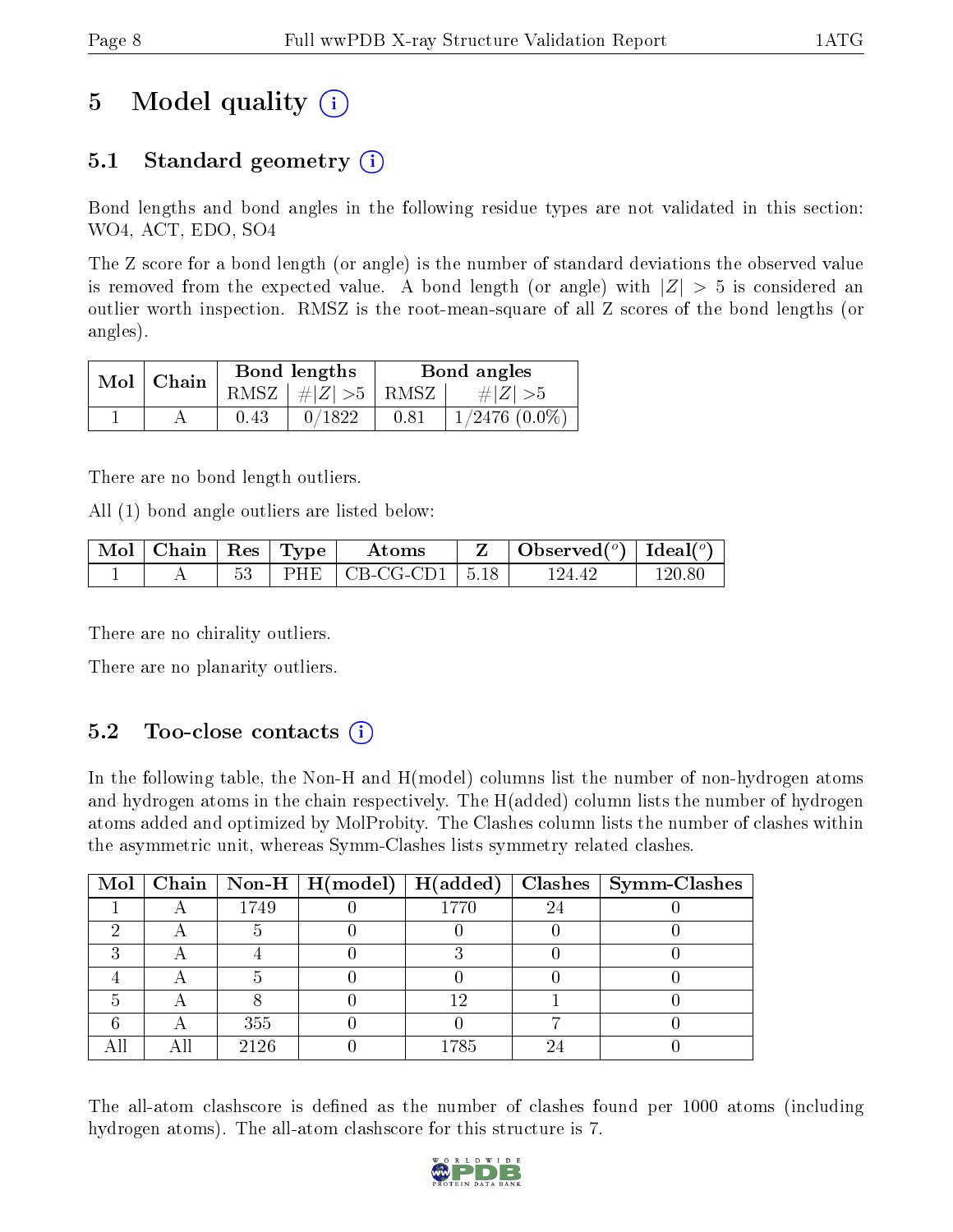| Atom-1             | Atom-2              | Interatomic    | Clash           |
|--------------------|---------------------|----------------|-----------------|
|                    |                     | distance $(A)$ | overlap $(\AA)$ |
| 1: A:229: VAL:HG13 | 6: A:689:HOH:O      | 1.93           | 0.69            |
| 1:A:80:ILE:HB      | 1: A:229: VAL:HG23  | 1.81           | 0.62            |
| 1:A:40:VAL:HA      | 1:A:43[A]:GLN:HE21  | 1.66           | 0.59            |
| 1: A:80: ILE: HB   | 1: A:229:VAL:CG2    | 2.34           | 0.57            |
| 1:A:24:LYS:HG2     | 6:A:469:HOH:O       | 2.05           | 0.56            |
| 1: A:95: ASN:ND2   | 6: A: 532: HOH:O    | 2.39           | 0.55            |
| 1:A:173:ALA:O      | 1:A:174:ALA:HB3     | 2.08           | 0.54            |
| 1:A:43[B]:GLN:NE2  | 5:A:402:EDO:O1      | 2.40           | 0.51            |
| 1:A:39:PRO:HD3     | 1:A:115:ILE:HB      | 1.92           | 0.51            |
| 1:A:82[A]:LYS:HE2  | 1: A: 182: PHE: CD1 | 2.48           | 0.49            |
| 1:A:229:VAL:H G22  | 6:A:512:HOH:O       | 2.15           | 0.45            |
| 1:A:229:VAL:HG12   | 6: A:790:HOH:O      | 2.18           | 0.44            |
| 1:A:173:ALA:O      | 1:A:174:ALA:CB      | 2.66           | 0.44            |
| 1: A:229: VAL:HG21 | 6: A:792: HOH:O     | 2.18           | 0.43            |
| 1:A:229:VAL:HG21   | 6: A:727: HOH:O     | 2.20           | 0.42            |
| 1: A:96: GLN:OE1   | 1:A:98[A]:LYS:HE2   | 2.21           | 0.41            |

All (24) close contacts within the same asymmetric unit are listed below, sorted by their clash magnitude.

There are no symmetry-related clashes.

#### 5.3 Torsion angles (i)

#### 5.3.1 Protein backbone  $(i)$

In the following table, the Percentiles column shows the percent Ramachandran outliers of the chain as a percentile score with respect to all X-ray entries followed by that with respect to entries of similar resolution.

The Analysed column shows the number of residues for which the backbone conformation was analysed, and the total number of residues.

| Mol   Chain | Analysed                                           |  | Favoured   Allowed   Outliers   Percentiles |  |
|-------------|----------------------------------------------------|--|---------------------------------------------|--|
|             | $237/231$ (103\%)   233 (98\%)   3 (1\%)   1 (0\%) |  |                                             |  |

All (1) Ramachandran outliers are listed below:

| Mol | $Chain   Res$ | рe<br>$\perp$ y |
|-----|---------------|-----------------|
|     |               |                 |

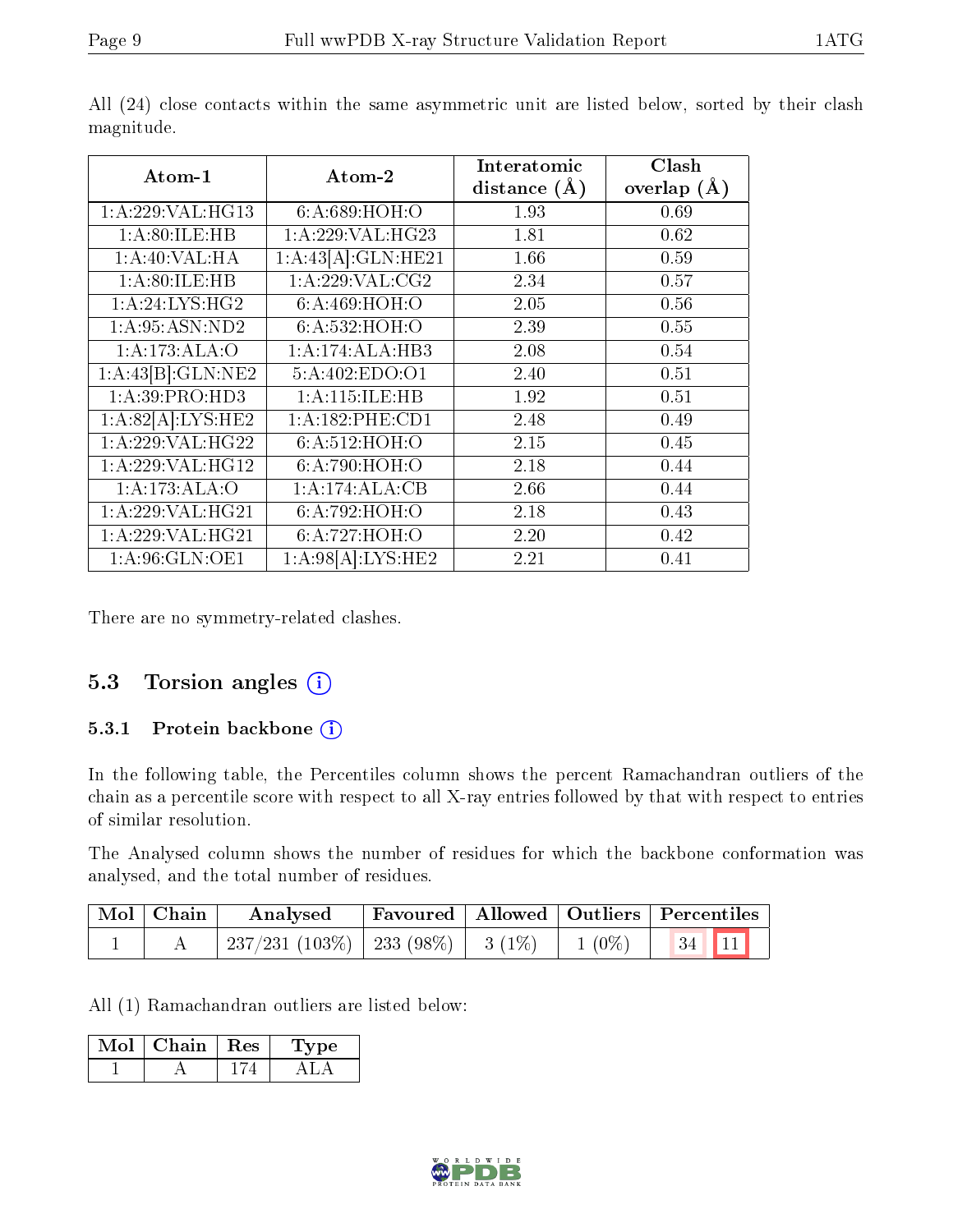#### 5.3.2 Protein sidechains  $(i)$

In the following table, the Percentiles column shows the percent sidechain outliers of the chain as a percentile score with respect to all X-ray entries followed by that with respect to entries of similar resolution.

The Analysed column shows the number of residues for which the sidechain conformation was analysed, and the total number of residues.

| $\text{Mol}$   Chain | Analysed                        | $^\shortparallel$ Rotameric   Outliers   Percentiles |          |       |  |
|----------------------|---------------------------------|------------------------------------------------------|----------|-------|--|
|                      | $182/175$ (104\%)   181 (100\%) |                                                      | $1(0\%)$ | 88 67 |  |

All (1) residues with a non-rotameric sidechain are listed below:

| Chain | $\vert$ Res | vpe |
|-------|-------------|-----|
|       |             |     |

Some sidechains can be flipped to improve hydrogen bonding and reduce clashes. All (2) such sidechains are listed below:

| Mol | Chain | Res | 'Type                     |
|-----|-------|-----|---------------------------|
|     |       |     | -r 4 F ™                  |
|     |       |     | $\mathbf{L} = \mathbf{L}$ |

#### $5.3.3$  RNA  $(i)$

There are no RNA molecules in this entry.

#### 5.4 Non-standard residues in protein, DNA, RNA chains (i)

There are no non-standard protein/DNA/RNA residues in this entry.

#### 5.5 Carbohydrates (i)

There are no carbohydrates in this entry.

### 5.6 Ligand geometry  $(i)$

5 ligands are modelled in this entry.

In the following table, the Counts columns list the number of bonds (or angles) for which Mogul statistics could be retrieved, the number of bonds (or angles) that are observed in the model and the number of bonds (or angles) that are dened in the Chemical Component Dictionary. The

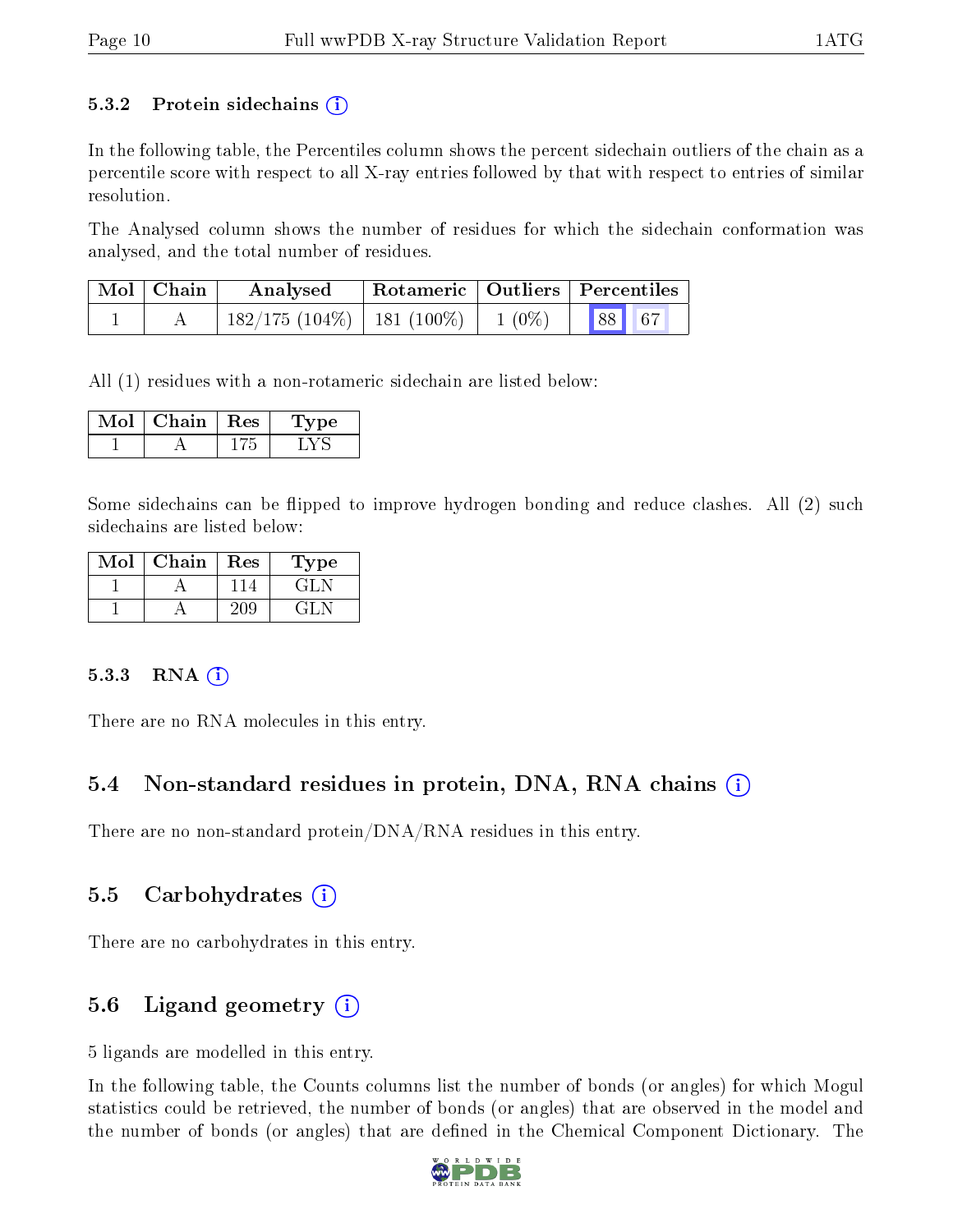Link column lists molecule types, if any, to which the group is linked. The Z score for a bond length (or angle) is the number of standard deviations the observed value is removed from the expected value. A bond length (or angle) with  $|Z| > 2$  is considered an outlier worth inspection. RMSZ is the root-mean-square of all Z scores of the bond lengths (or angles).

| Mol            |                 | Chain        | Res | Bond lengths<br>Link     |        |             | Bond angles |                          |      |             |
|----------------|-----------------|--------------|-----|--------------------------|--------|-------------|-------------|--------------------------|------|-------------|
|                | Type            |              |     |                          | Counts | <b>RMSZ</b> | # $ Z  > 2$ | Counts                   | RMSZ | # $ Z  > 2$ |
| $\overline{2}$ | WO4             | $\mathsf{A}$ | 250 | $\blacksquare$           | 2,4,4  | 1.08        |             | $\overline{\phantom{a}}$ |      |             |
| 5              | <b>EDO</b>      | А            | 401 | $\overline{\phantom{a}}$ | 3,3,3  | 2.22        | $2(66\%)$   | 2,2,2                    | 0.46 | U           |
| 3              | ACT             | А            | 301 | $\overline{\phantom{a}}$ | 1,3,3  | 0.66        |             | 0,3,3                    | 0.00 |             |
| 4              | SO <sub>4</sub> | А            | 451 | $\overline{\phantom{a}}$ | 4,4,4  | 0.63        |             | 6.6.6                    | 0.12 |             |
| -5             | <b>EDO</b>      | А            | 402 | $\overline{\phantom{a}}$ | 3,3,3  | 2.17        | $2(66\%)$   | 2,2,2                    | 0.50 | 0           |

In the following table, the Chirals column lists the number of chiral outliers, the number of chiral centers analysed, the number of these observed in the model and the number defined in the Chemical Component Dictionary. Similar counts are reported in the Torsion and Rings columns. '-' means no outliers of that kind were identified.

|     |     |                          |        | Mol   Type   Chain   Res   Link   Chirals   Torsions   Rings |                          |
|-----|-----|--------------------------|--------|--------------------------------------------------------------|--------------------------|
| EDO |     | <b>Contract Contract</b> | $\sim$ | 1/1/1/1                                                      | <b>Contract Contract</b> |
| EDO | 402 |                          |        | 0/1/1/                                                       |                          |

All (4) bond length outliers are listed below:

|  |     |      |                  |               | Mol   Chain   Res   Type   Atoms   $Z$   Observed(A) | Ideal(A) |
|--|-----|------|------------------|---------------|------------------------------------------------------|----------|
|  |     | EDO. | $O2-C2$          | 2.94          | 1.57                                                 | 142      |
|  | 402 | EDO. | $02-C2$   2.91   |               | 157                                                  | 142      |
|  |     | EDO. | $\sim$ O1-C1 $-$ | $\sqrt{2.32}$ | 154                                                  | 142      |
|  | 402 |      | $\Omega$ 1-C1    | 2.22          | 153                                                  |          |

There are no bond angle outliers.

There are no chirality outliers.

All (1) torsion outliers are listed below:

| $\mid$ Mol $\mid$ Chain $\mid$ Res $\mid$ Type |       | Atoms                       |
|------------------------------------------------|-------|-----------------------------|
|                                                | EDO - | $\vert$ O1-C1-C2-O2 $\vert$ |

There are no ring outliers.

1 monomer is involved in 1 short contact:

|  |             | $\lceil \text{Mol} \rceil$ Chain   Res   Type   Clashes   Symm-Clashes |
|--|-------------|------------------------------------------------------------------------|
|  | $402 + EDO$ |                                                                        |

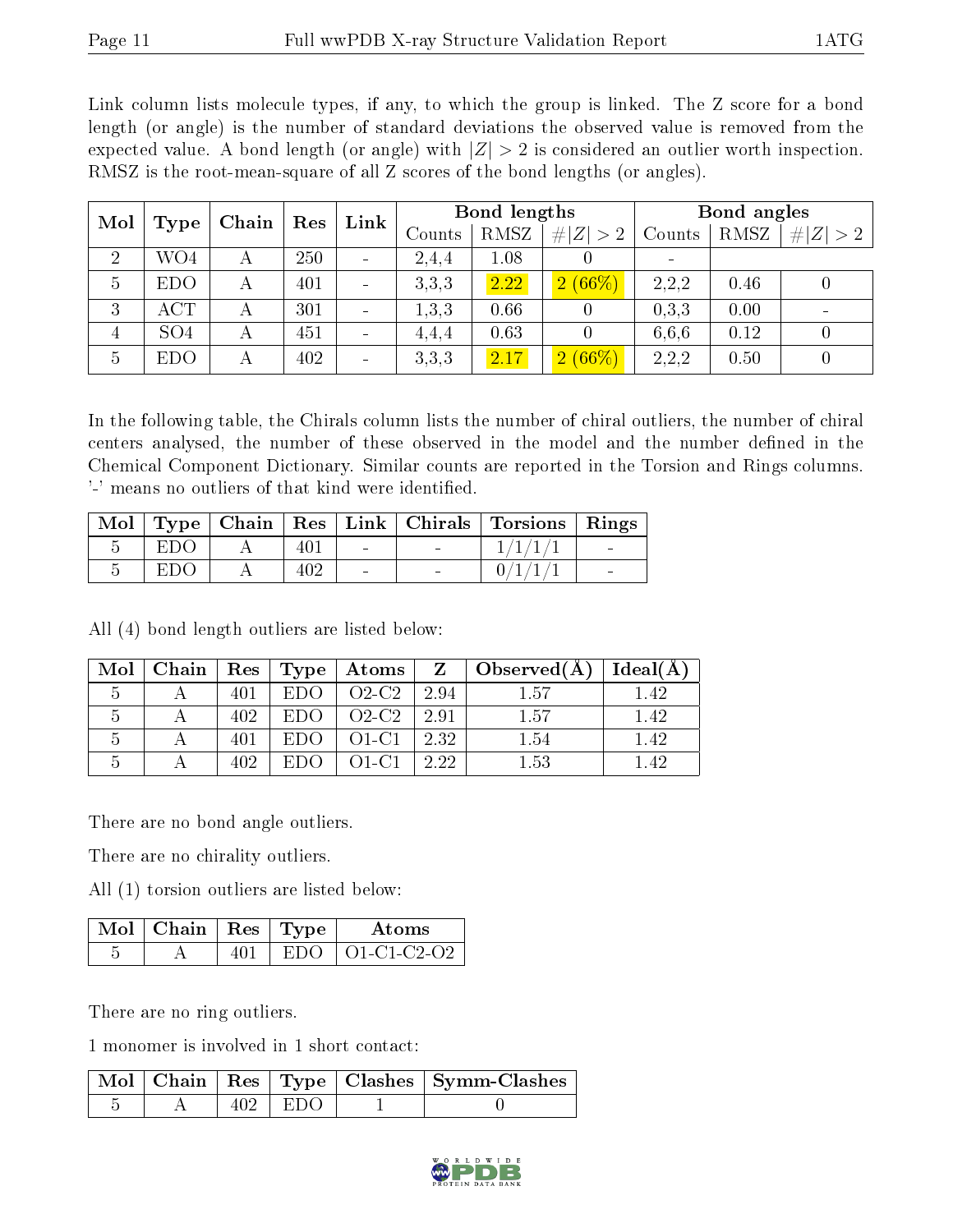### 5.7 [O](https://www.wwpdb.org/validation/2017/XrayValidationReportHelp#nonstandard_residues_and_ligands)ther polymers (i)

There are no such residues in this entry.

### 5.8 Polymer linkage issues (i)

There are no chain breaks in this entry.

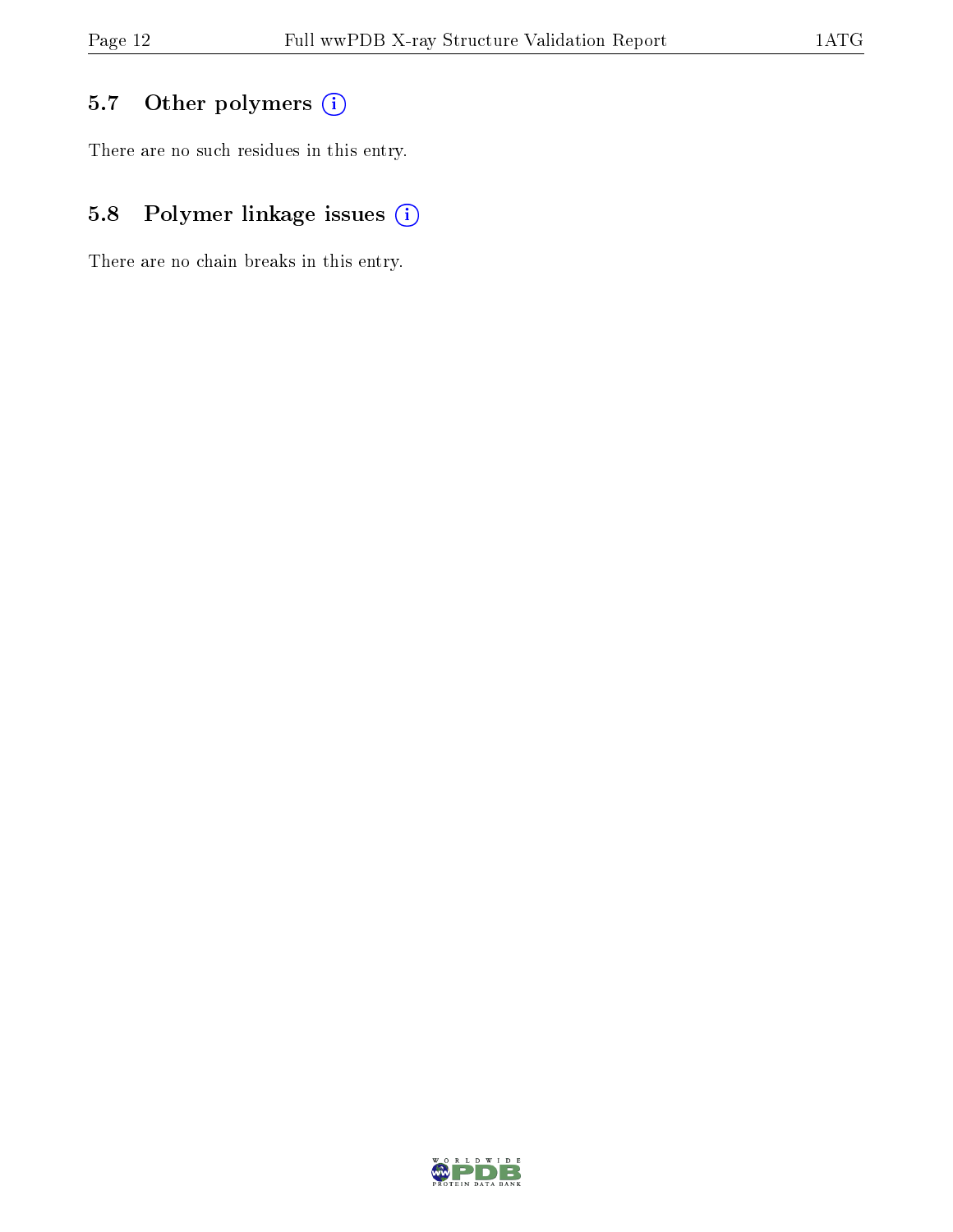### 6 Fit of model and data  $\left( \cdot \right)$

### 6.1 Protein, DNA and RNA chains (i)

In the following table, the column labelled  $#RSRZ>2'$  contains the number (and percentage) of RSRZ outliers, followed by percent RSRZ outliers for the chain as percentile scores relative to all X-ray entries and entries of similar resolution. The OWAB column contains the minimum, median,  $95<sup>th</sup>$  percentile and maximum values of the occupancy-weighted average B-factor per residue. The column labelled  $Q < 0.9$  lists the number of (and percentage) of residues with an average occupancy less than 0.9.

| $\vert$ Mol $\vert$ Chain $\vert$ | $\boldsymbol{\mathrm{Analysed}}$ | $ \langle \mathrm{RSRZ}\rangle $ | $\rm \#RSRZ{>}2$ | $\vert$ OWAB( $\rm \AA^2$ ) $\vert$ Q<0.9 $\vert$ |  |
|-----------------------------------|----------------------------------|----------------------------------|------------------|---------------------------------------------------|--|
|                                   | 231/231 (100%)                   | 0.38                             | $8(3\%)$ 44 43   | 4, 8, 21, 28                                      |  |

All (8) RSRZ outliers are listed below:

| Mol | Chain        | Res            | <b>Type</b> | <b>RSRZ</b> |
|-----|--------------|----------------|-------------|-------------|
| 1   | А            | 174            | ALA         | 4.1         |
| 1   | А            | 173            | ALA         | 3.3         |
| 1   | $\mathsf{A}$ | 29             | ALA         | 3.0         |
|     |              | 202            | ALA         | 2.8         |
| 1   |              | 172            | ALA         | 2.7         |
| 1   |              | 49             | <b>PRO</b>  | 2.5         |
|     |              | $\overline{2}$ | GLU         | 2.2         |
|     |              | 28             | <b>HIS</b>  | 2.1         |

### 6.2 Non-standard residues in protein, DNA, RNA chains  $(i)$

There are no non-standard protein/DNA/RNA residues in this entry.

#### 6.3 Carbohydrates (i)

There are no carbohydrates in this entry.

#### 6.4 Ligands  $(i)$

In the following table, the Atoms column lists the number of modelled atoms in the group and the number defined in the chemical component dictionary. The B-factors column lists the minimum, median,  $95<sup>th</sup>$  percentile and maximum values of B factors of atoms in the group. The column labelled  $Q< 0.9$ ' lists the number of atoms with occupancy less than 0.9.